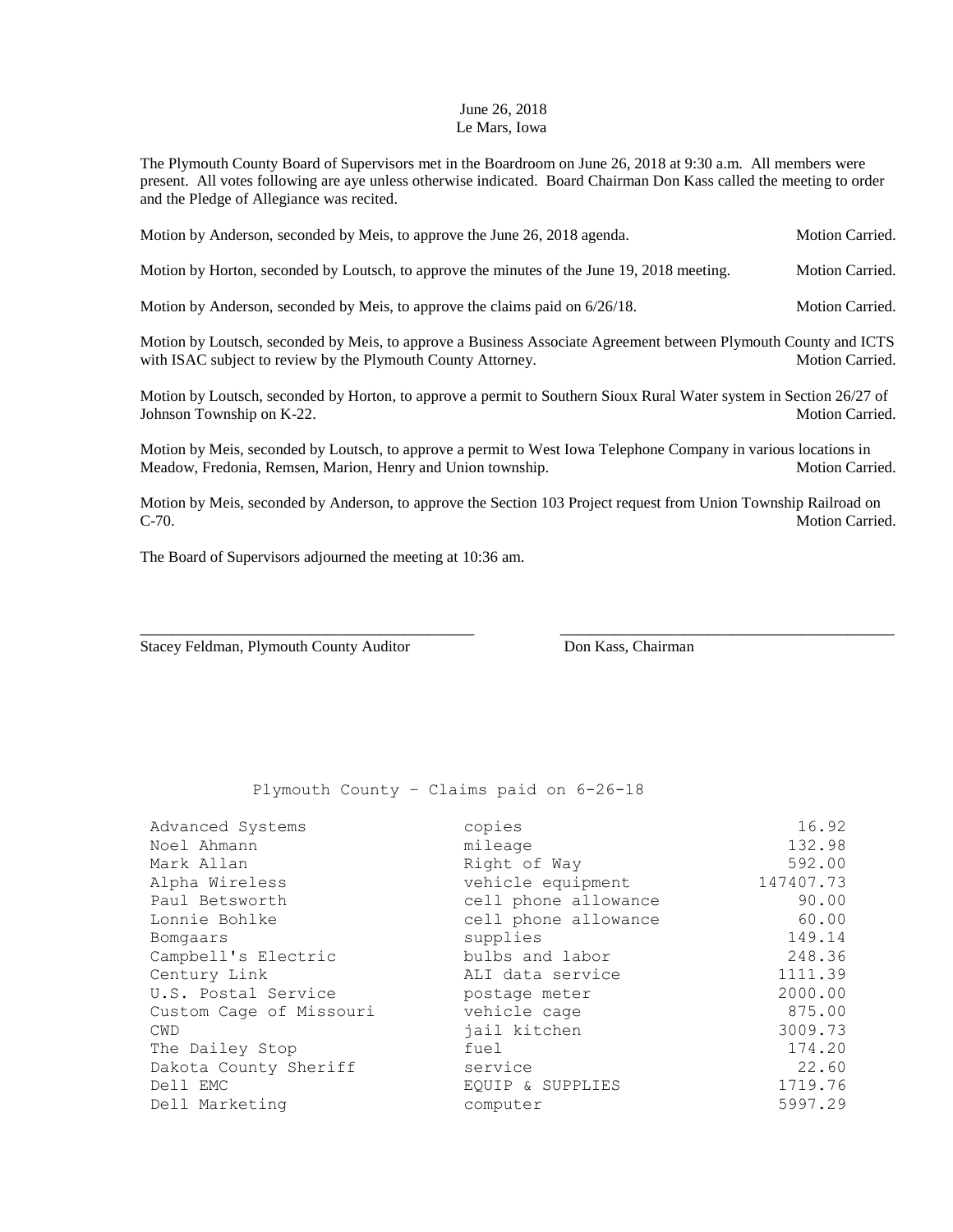Victoria DeVos misc. reimbursements 999.36 Don Groves Repair equipment 2799.06 Scott Dorhout **cell** phone allowance 90.00 Dura Dock dock fabrication/floats 3300.00 Eakes Inc supplies that the supplies that the supplies of  $1092.26$ Stacey Feldman meeting expenses 490.98 Floyd River Materials aggregate/hauling 379.10 Frontier 2008.56 LeMars Truck Stop and the gas the contract of the G.01 GCC Alliance Concrete **180.00** playground concrete 480.00 GCR TIRES & TUBES 5685.46 Kyle Gengler sign labor 250.00 Get Branded 360 aniforms 84.94 Bill Goebel Borrow-Work Area-Misc. 52.00 Jolynn Goodchild meeting exp/cell phone 609.42 Govconnection **network** switches 1899.83 Hardware Hank LeMars dehumidifier 179.99 Kirk Hatting cell phone allowance 90.00 Jamie Hauser mileage 73.03 Brian Heidesch cell phone allowance 90.00 Pat Heissel **East Communist Cell phone allowance** 30.00 Highland Materials top soil 258.80 Hitches, Trailers & More trucks seat covers 60.00 Jill Holzman cell phone allowance 90.00 Stephanie Hoppe cell phone allowance 90.00 Bob Hughes 15.26 Hy-Vee meeting expenses 116.52 I + S Group **architect** fees 12285.00 ICAP endorsement 344.88 Impact Power Technologies batteries radio 503.96 Indoff **being office** supplies 2815.29 Info Dog Security and Shredding and the shredding the 42.95 Iowa Law Enforcement Academy firearms instruction 300.00 Iowa One Call locating e-mails 18.00 Iowa Prison Industries janitorial supplies 1638.16 ISAC precinct atlas equipment 6462.00 ISAC Multi-County Fund MEETING FEES 210.00 ISCTA '18-'19 dues 250.00 Jack's Uniforms truck equip/enforce light 1436.06 Jensen Motors LeMars 2018 Durango 28898.00 Jim Jones office supplies 111.06 Tamara Jorgensen cell phone allowance 90.00 Keltek Inc. 2647.64 Trish Kunkel cleaning services 840.00 L. A. Carlson Contracting construction project 2837.98 City of Le Mars **by City of Le Mars** water/sewer 32.94 Le Mars Agri Center but dust control treatment 4050.00 Aaron Leusink ISSDA camp/Dare expenses 2008.87 L.G. Everist Inc. GRANULAR 260.15 L3 Communications camera system 5171.00 Mail Services renewal notices 883.78 John Meis mileage 39.35 Menards carpet/paint/light lens 703.49 Metal Culverts CORRUGATED METAL PIPE 8917.50 Mid Country Machinery PARTS 402.29